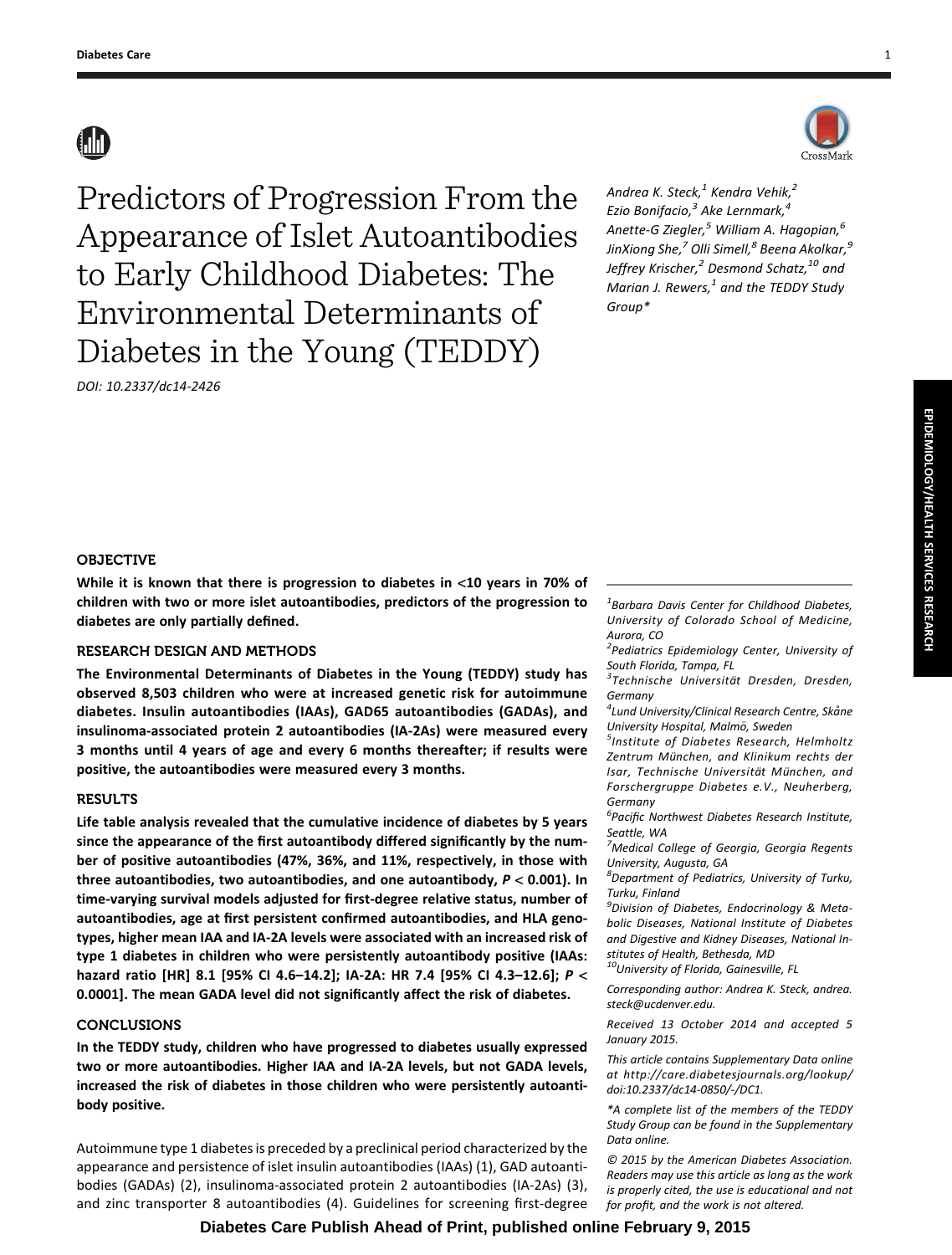relatives (FDRs) of persons with type 1 diabetes exist (5,6); however, nearly 90% of patients in whom type 1 diabetes has been newly diagnosed have no FDRs with the disease. Previous studies (7–10) have estimated that diabetes will develop within 10 years in 27–40% of the general population children expressing two or more autoantibodies. In Finnish children, double positivity for GADA and IA-2A on a one-time screening identified up to 60% of diabetic cases in the ensuing 27 years (11). A recent study (12) combining three prospective cohorts of multiple autoantibody– positive children from Colorado, Finland, and Germany reported a risk of diabetes of 70% within 10 years and 84% within 15 years after seroconversion.

Once persistent islet autoimmunity develops, progression toward diabetes seems to be locked in, although the time to diabetes diagnosis varies tremendously. The determinants of the progression are only partially understood, and include younger age at seroconversion, the number of autoantibodies, and higher levels of IAAs (13).

The Environmental Determinants of Diabetes in the Young (TEDDY) (14) is a multicenter observational study designed to map the events leading to type 1 diabetes from birth to the age of 15 years and to identify the precipitating exposures. In this largest prospective birth cohort of genetically high-risk children, we report predictors of progression from islet autoantibodies to clinical diabetes.

# RESEARCH DESIGN AND METHODS

### Study Population

Since September 2004, TEDDY has accrued and observed a cohort of 8,503 infants who were at increased genetic risk for type 1 diabetes. The vast majority (89%) have no FDR with type 1 diabetes, while 11% are siblings or offspring of a person with type 1 diabetes. The participants were identified at birth through genetic screening for diabetes susceptibility HLA-DR/DQ genotypes at sites in Sweden, Finland, Germany, Colorado, Washington state, and Florida/Georgia. Those participants enrolled in the study are followed up prospectively from birth to 15 years of age, with study visits beginning at 3 months of age, then every 3 months until 4 years of age and every 6 months thereafter. Children who are positive for islet autoantibodies are

followed up every 3 months. The details of screening and follow-up have been previously published (15,16). A total of 577 children in whom persistent confirmed islet autoimmunity developed were included in this study; 164 of those children progressed to diabetes. We did not include children who were not positive for antibodies prior to diagnosis  $(N = 12)$ . Subjects with positive but not persistent islet autoantibodies ( $N = 505$ ), subjects who had persistent confirmed autoantibodies but who withdrew from the study  $(N = 28)$ , or had maternal autoantibodies  $(N = 198)$  were excluded from these analyses. The study was approved at all sites by local institutional review boards.

# Islet Autoantibodies

GADAs, IA-2As, and IAAs were measured in two laboratories by standard radiobinding assays (17–19). For sites in the U.S., all serum samples were assayed at the Barbara Davis Center for Childhood Diabetes at the University of Colorado at Denver. In Europe, all sera were assayed at the University of Bristol (Bristol, U.K.). Both laboratories have previously shown high assay sensitivity and specificity as well as concordance (20). All results that were positive for islet autoantibodies and 5% of negative samples were retested in the other reference laboratory and deemed confirmed if results were concordant. In addition, the TEDDY study participated in the National Institute of Diabetes and Digestive and Kidney Diseases harmonization project, in collaboration with the Diabetes Research Institute (Munich, Germany), to evaluate the impact of the harmonized assay protocol on the concordance of IA-2A and GADA results (17,21). On the retested TEDDY study samples, discordance decreased from 4% to 1.8% for IA-2As ( $n = 604$  samples) and from 15.4% to 2.7% for GADAs ( $n =$ 515 samples). Persistent islet autoantibodies were defined as being confirmed positive GADA, IA-2A, or IAA on at least two consecutive study visits. Transplacental autoantibodies (defined as the transient presence of the same autoantibody in a child younger than 18 months of age and his/her mother) were excluded from analyses as were positive or confirmed but not persistent confirmed autoantibodies. Fluctuating positive autoantibodies were defined as being persistently confirmed positive autoantibodies in subjects whose samples reverted to negativity at one or more time points. Nonfluctuating persistent islet autoantibodies were defined as confirmed autoantibody positivity for a specific autoantibody on two consecutive visits and did not revert to negative after initial detection (i.e., stayed positive throughout follow-up). Diabetes was defined according to American Diabetes Association criteria for diagnosis (22).

#### Statistical Analysis

Data were analyzed using the Statistical Analysis System Software (version 9.2; SAS Institute, Cary, NC). Categorical variables were analyzed using Pearson  $x^2$ tests. Continuous variables were tested using the  $t$  test for differences in means or the Wilcoxon rank sum test for differences in medians. Due to different autoantibody cutoff values in Bristol and Denver, and change in the type of assay over time from the TEDDY assay to the harmonized assay (20% of the enrolled population is missing a harmonized measure prior to January 2010), autoantibody levels were converted to SD units away from threshold ("z scores") for analysis. For IA-2As and GADAs, the harmonized assay was used; if a measure was missing from the harmonized assay, the TEDDY assay was used (the Bristol z score was used and, if missing, then the Denver z score was used). As for IAAs (not harmonized), the Bristol z score was used, and, if missing, the Denver z score was used. The IAA, GADA, and IA-2A levels were log transformed for analyses. Kaplan-Meier life tables were used to determine the time to diabetes onset from the initial seroconversion for each subject and were compared using the log-rank  $\chi^2$  statistic.

Multivariate time-varying Cox proportional hazards models were used to estimate the risk of diabetes and to determine significant predictors; country of residence was the stratified variable. Three time-varying covariates were considered (mean autoantibody level for IA-2As, IAAs, and GADAs). Risk periods were taken as the time between serum sample collections at consecutive (3-month) visits where subjects were still deemed to be at risk for diabetes from the time of persistent confirmed autoantibody positivity to the diagnosis of diabetes or last serum sample collection. Time to diabetes was defined as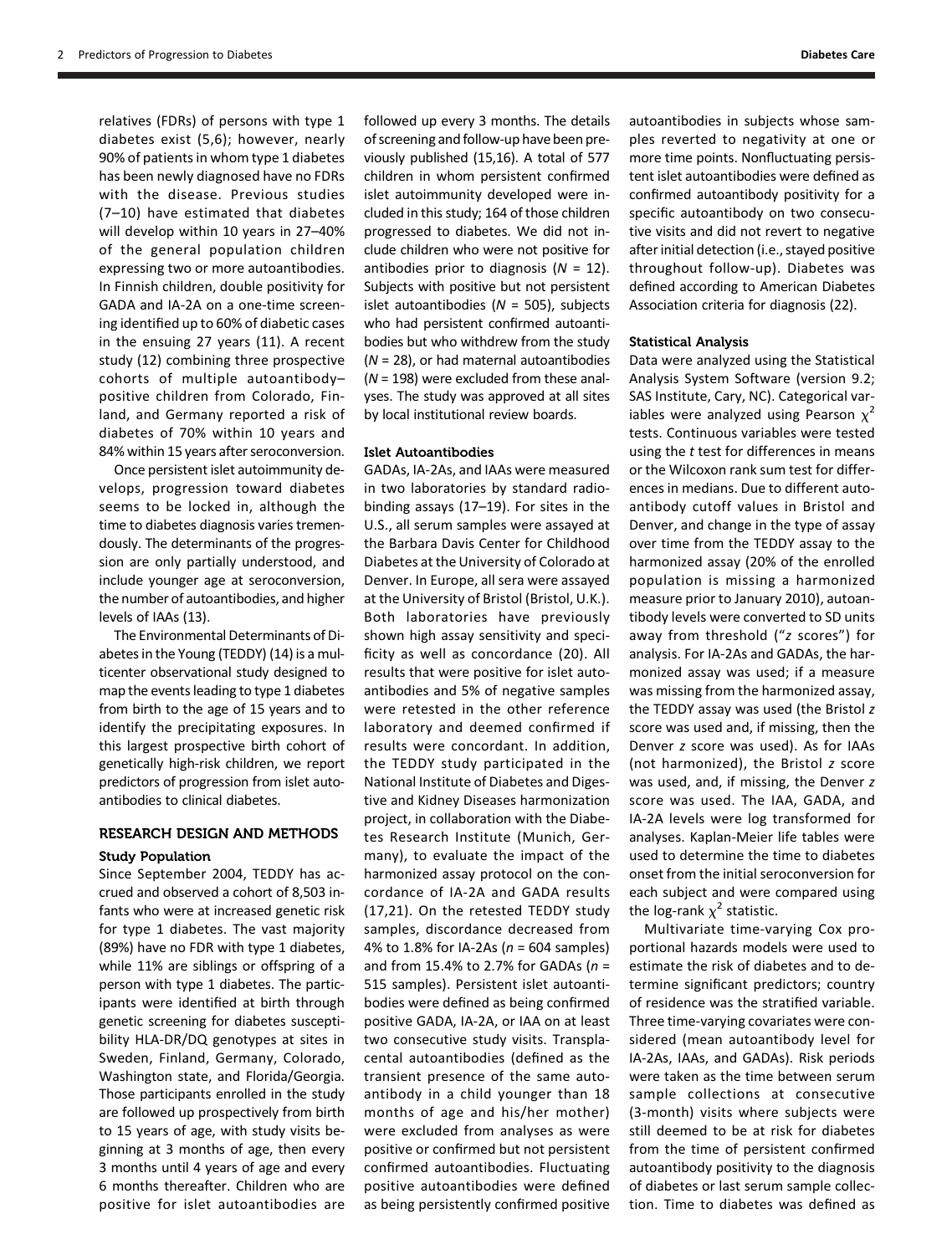the time from initial seroconversion. The Efron method for tied survival times was used in the Cox analysis and the Akaike information criterion to assess the best model. The counting process format in SAS version 9.3 was applied to fit the time-dependent Cox proportional hazard models. HLA effect was assessed in the time-varying Cox models as the highest-risk HLA-DR3-DQ2/DR4-DQ8 genotype versus other genotypes as well as by evaluating the following five primary TEDDY eligibility genotypes groups: HLA-DR3/4, DR4/4, DR3/3, DR4/8, and additional eligibility genotypes applied only to FDRs (HLA-DR3/9, DR4/1, DR4/4b, DR4/9, and DR4/13) (16). The non–timevarying variables (age at first persistent confirmed autoimmunity, FDR status, number of autoantibodies when first positive, and HLA genotype) were first evaluated as predictors of progression to type 1 diabetes, then the time-varying variables (mean log micro-IAA [mIAA], mean log GADA, and mean log IA-2A) were added.

In the subpopulation in whom diabetes developed, general linear models were used to evaluate potential predictors of age of diabetes onset; stepwise selection using the Cp statistic was used to assess best fit. A two-tailed P value with an  $\alpha$ level for significance was set at 0.05.

# RESULTS

During a median follow-up time of 5.0 years (interquartile range 2.6–6.6

years), persistent confirmed islet autoimmunity developed in 577 children, 164 of whom have progressed to diabetes. In those with persistent islet autoantibodies, 61% had multiple autoantibodies, including 32% with all three autoantibodies present, 17% with IAAs and GADAs, 7% with IAAs and IA-2As, and 5% with GADAs and IA-2As. Of those with a single confirmed persistent antibody, 22% had GADAs, 16% had IAAs, and 1% had IA-2As. The age of seroconversion was significantly younger in subjects who progressed to diabetes compared with those who did not (1.3 vs. 2.5 years, respectively,  $P <$ 0.0001) and varied by autoantibody type (Table 1). Among subjects who progressed to diabetes ( $n = 164$ ), the great majority (88%) had multiple autoantibodies, including 54% with all three autoantibodies, 16% with IAAs and GADAs, 15% with IAAs and IA-2As, and 3% with GADAs and IA-2As. Of those who progressed to diabetes, 9% had mIAAs alone, 2% had GADAs alone, and 1% had IA-2As alone.

Progression to diabetes by Kaplan-Meier life table analysis (Fig. 1) revealed that the cumulative incidence of diabetes within 5 years of seroconversion increased with the number of positive autoantibodies, 47%, 36%, and 11%, in those with, respectively three autoantibodies, two autoantibodies, and one autoantibody ( $P < 0.0001$ ). There was

[care.diabetesjournals.org](http://care.diabetesjournals.org) Steck and Associates 3

no significant difference between children expressing two or three autoantibodies ( $P = 0.08$ ). FDRs had an increased 5-year risk of progression to diabetes, compared with children without a close relative with diabetes, in those with one autoantibody (21% vs. 9%,  $P = 0.04$ ) or two autoantibodies (54% vs. 30%;  $P =$ 0.01), but not in those with three autoantibodies (54% vs. 45%,  $P = 0.17$ ) (Fig. 2). There was no difference in 5-year progression to diabetes by highrisk HLA-DR3-DQ2/DR4-DQ8 genotype in children expressing one autoantibody (16% vs. 7%,  $P = 0.08$ ), two autoantibodies (37% vs. 35%,  $P = 0.85$ ), or three autoantibodies (48% vs. 47%,  $P = 0.66$ ) [\(Supplementary Fig. 1\)](http://care.diabetesjournals.org/lookup/suppl/doi:10.2337/dc14-2426/-/DC1).

We compared progression to diabetes in children with persistent and fluctuating islet autoantibodies ([Supple](http://care.diabetesjournals.org/lookup/suppl/doi:10.2337/dc14-2426/-/DC1)[mentary Fig. 2](http://care.diabetesjournals.org/lookup/suppl/doi:10.2337/dc14-2426/-/DC1)). Subjects with persistent IAAs had an increased risk of progression to diabetes compared with subjects with fluctuating IAA levels ( $<$ 0.001); the estimated proportion of children progressing to diabetes at 5 years was 57% versus 22%, respectively. In contrast, there was no difference in the progression to diabetes between children with fluctuating versus persistent IA-2As ( $P = 0.42$ ) or GADAs ( $P = 0.53$ ).

In multivariate time-varying Cox proportional hazards models, higher IAA and IA-2A levels were significant predictors of type 1 diabetes in children who

| Table 1–Characteristics of TEDDY subjects by antibody and diabetes status |  |  |
|---------------------------------------------------------------------------|--|--|
|---------------------------------------------------------------------------|--|--|

| Characteristic                       | Persistent<br>confirmed Ab+<br>$(N = 577)$ | $Ab -$<br>$(N = 7, 195)$ | $P$ value<br>$(Ab+vs. Ab-)$ | Persistent confirmed<br>Ab+ (no diabetes)<br>$(N = 413)$ | Type 1 diabetes*<br>$(N = 164)$ | $P$ value<br>(Ab+ vs. diabetes)+ |
|--------------------------------------|--------------------------------------------|--------------------------|-----------------------------|----------------------------------------------------------|---------------------------------|----------------------------------|
| Male sex, $n$ (%)                    | 326 (57)                                   | 3,621(50)                | 0.0043                      | 236 (57)                                                 | 90(55)                          | 0.6206                           |
| FDR (%)                              | 124(21)                                    | 586 (8)                  | < 0.0001                    | 73 (18)                                                  | 51(31)                          | 0.0004                           |
| HLA-DR3/4                            | 293 (51)                                   | 2,747 (38)               | < 0.0001                    | 200(48)                                                  | 93 (57)                         | 0.0446                           |
| HLA-DR4/4                            | 100(17)                                    | 1,406 (20)               |                             | 77 (19)                                                  | 23(14)                          |                                  |
| HLA-DR3/3                            | 72 (12)                                    | 1,561(22)                |                             | 57(14)                                                   | 15(9)                           |                                  |
| HLA-DR4/8                            | 86 (15)                                    | 1,294(18)                |                             | 65 (16)                                                  | 21(13)                          |                                  |
| Other HLA genotypes‡                 | 26(5)                                      | 187(3)                   |                             | 14(3)                                                    | 12(7)                           |                                  |
| Follow-up duration (years)           | $5.73(4.4 - 7.2)$                          | $4.81(2.1 - 6.6)$        | < 0.0001                    | $6.36(5.1 - 7.5)$                                        | $3.35(2.1 - 5.2)$               | < 0.0001                         |
| Age at first Ab positivity           | $2.06(1.2-3.4)$                            |                          |                             | $2.52(1.5-4.0)$                                          | $1.28(0.9-2.0)$                 | < 0.0001                         |
| First mIAAs (years)                  | $1.96(1.1-3.2)$                            |                          |                             | $2.46(1.3-3.6)$                                          | $1.29(1.0-2.0)$                 | < 0.0001                         |
| First GADs (years)                   | $2.48(1.5-3.8)$                            |                          |                             | $3.02(2.0-4.3)$                                          | $1.54(1.1-2.3)$                 | < 0.0001                         |
| First IA-2As (years)                 | $2.56(1.8-4.0)$                            |                          |                             | $3.58(2.5 - 4.9)$                                        | $2.00(1.3-2.7)$                 | < 0.0001                         |
| Age at diabetes diagnosis<br>(years) |                                            |                          |                             |                                                          | $3.30(2.0 - 5.1)$               |                                  |

Data are reported as n (%) or median (quartile 1-quartile 3), unless otherwise indicated. Ab-, antibody negative; Ab+, antibody positive. \*Diabetic subjects are included within the Persistent confirmed Ab+ ( $n = 577$ ) population. †Comparison between those Ab+ subjects who did not progress to type 1 diabetes and those in whom diabetes developed. ‡FDR-specific HLA genotypes.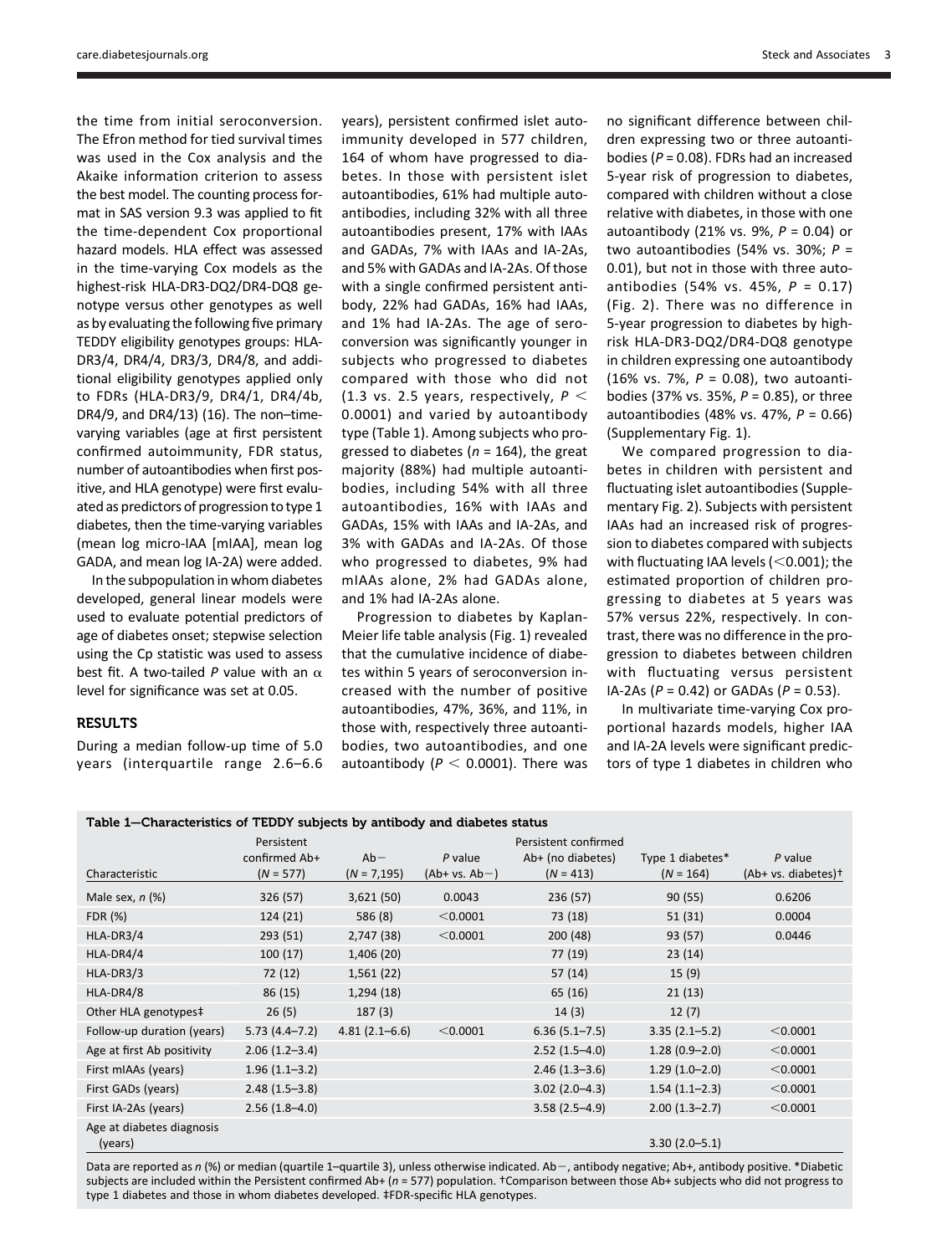

Figure 1-Progression to diabetes in children with confirmed autoantibodies ( $N = 577$ ). Ab+, antibody positive.

were persistently autoantibody positive for one or more islet autoantibodies. A 1-unit increase in log mean IAA level increased the diabetes risk approximately eightfold (hazard ratio [HR] 8.12 [95% CI 4.6-14.2],  $P < 0.0001$ ), and a 1-unit increase in log mean IA-2A level increased diabetes risk  $\sim$ 7.5-fold (HR 7.4 [95% CI 4.3-12.6],  $P < 0.0001$ ) (Table 2) after adjustment of FDR status

 $(HR 1.6$  [95% CI 1.1–2.4],  $P = 0.02$ ), age at first persistent confirmed autoantibodies (HR 0.97 [95% CI 0.92-0.98],  $P <$ 0.0001), and the number of autoantibodies when first confirmed positive (two antibodies vs. one antibody: HR 1.5 [95% CI 1.0–2.4], P = 0.046; three antibodies vs. one antibody: HR 1.7 [95% CI 0.8-3.7],  $P = 0.21$ ). HLA genotype ( $P = 0.11$ ) and log mean GADA level



Figure 2—Progression to diabetes in children expressing 1 autoantibody, 2 autoantibodies or 3 autoantibodies by family history. Ab+, antibody positive; GP, general population.

 $(P = 0.85)$  did not significantly affect the risk of diabetes.

In subjects in whom diabetes developed ( $N = 164$ ), general linear models were used to explore predictors of the age of diabetes onset. The number of initial autoantibodies, mean IAA and IA-2A levels, initial IA-2A level, country of residence, and age of first seroconversion provided the best predictive model in estimating the age of diabetes onset ( $r = 0.56$ ,  $P < 0.0001$ ).

# CONCLUSIONS

This large prospective cohort study addressed the critical challenge of predicting the absolute risk and the time to progression to clinical diabetes among children in whom persistent islet autoimmunity developed. The majority of children who progressed to diabetes had two or more islet autoantibodies and were very young at seroconversion (median 1.3 years). In children with confirmed positive autoantibodies, progression to diabetes was influenced by family history, but not by the presence of the high-risk HLA-DR3-DQ2/DR4-DQ8 genotype. The high risk of progression to diabetes in children with multiple islet autoantibodies has previously been shown in individual studies (13,23,24) as well as in a recent study (12) combining three prospective cohorts from Colorado, Finland, and Germany. In DAISY, the high-risk HLA-DR3- DQ2/DR4-DQ8 genotype influenced progression to type 1 diabetes in children expressing two or fewer positive islet autoantibodies, but not in those expressing three positive islet autoantibodies (13). On the other hand, family history did not influence progression to diabetes in children with two or more autoantibodies. These discrepancies between previous reports and TEDDY results are most likely due to differences in the duration of follow-up, although differences in autoantibody assays or slight differences in HLA inclusion criteria cannot be excluded.

The TEDDY study is currently the largest prospective study with very detailed genetic and antibody follow-up data from birth of infants with high-risk genes for type 1 diabetes, including both general population children and FDRs. The frequent antibody testing in this young cohort may improve the accuracy of the time to event analyses.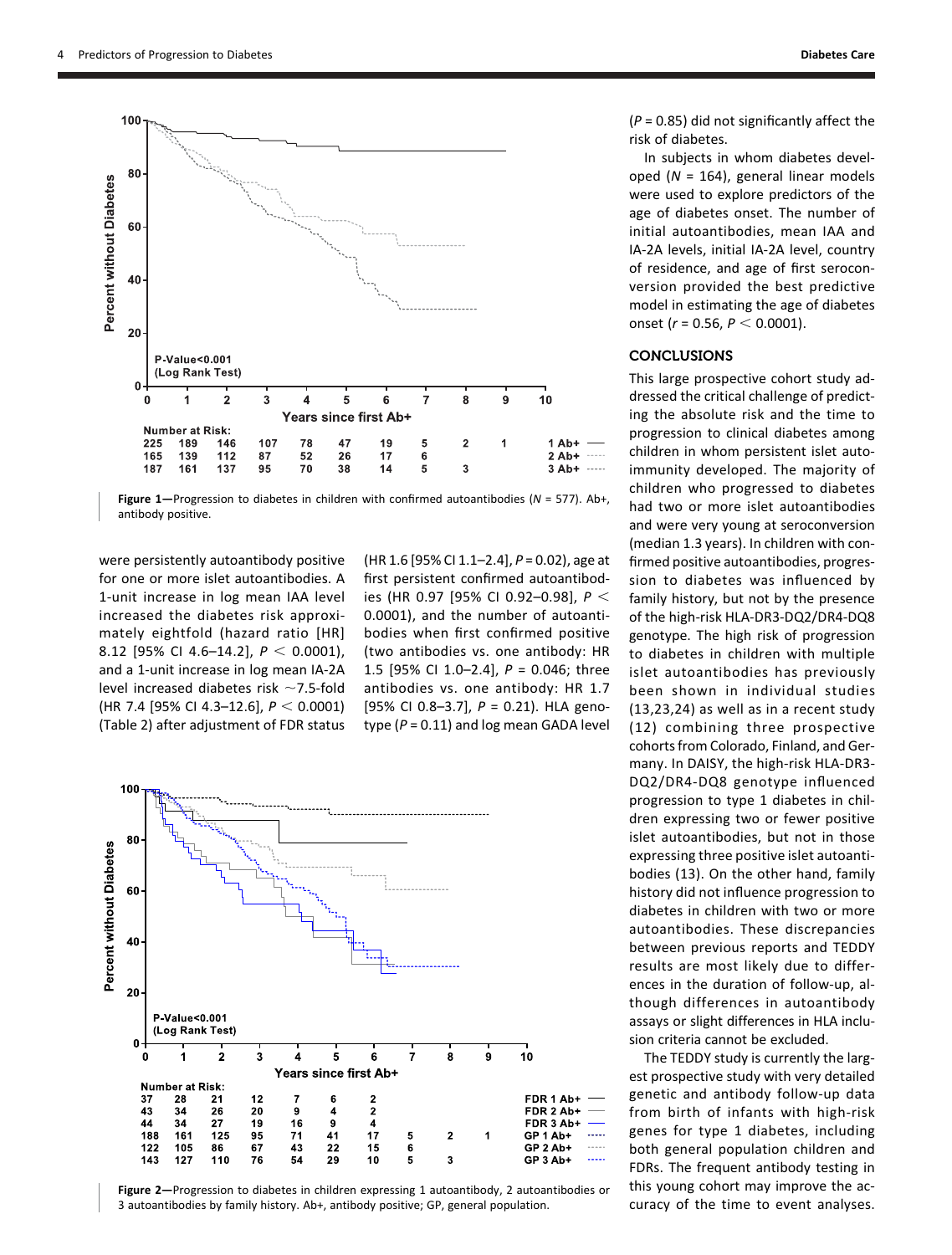| <b>Steck and Associates</b> |  |
|-----------------------------|--|
|-----------------------------|--|

| Table 2-Multivariate time-varying Cox proportional hazards models |  |
|-------------------------------------------------------------------|--|
|-------------------------------------------------------------------|--|

|                                       | <b>Adjusted HR</b> | 95% CI         | $P$ value |
|---------------------------------------|--------------------|----------------|-----------|
| Mean mIAAs                            | 8.12               | $4.64 - 14.23$ | < 0.0001  |
| Mean IA-2As                           | 7.40               | $4.34 - 12.55$ | < 0.0001  |
| Mean GADAs                            | 1.06               | $0.62 - 1.80$  | 0.845     |
| <b>FDR</b>                            | 1.58               | $1.07 - 2.35$  | 0.023     |
| Age at first persistent confirmed Ab+ | 0.97               | $0.92 - 0.98$  | < 0.0001  |
| Number of Abs at first confirmed Ab+  |                    |                |           |
| 2 Abs vs. 1 Ab                        | 1.54               | $1.01 - 2.35$  | 0.046     |
| 3 Abs vs. 1 Ab                        | 1.67               | $0.75 - 3.71$  | 0.212     |
| HLA genotype                          |                    |                |           |
| DR3/4 vs. DR4/4                       | 1.37               | $0.82 - 2.29$  | 0.227     |
| DR3/3 vs. DR4/4                       | 2.71               | $1.29 - 5.68$  | 0.008     |
| DR4/8 vs. DR4/4                       | 1.14               | $0.61 - 2.13$  | 0.689     |
| FDR-specific <sup>+</sup> vs. DR4/4   | 1.36               | $0.60 - 3.08$  | 0.457     |

Ab, antibody. †FDR specific HLA: HLA DR3/9, DR4/1, DR4/4b, DR4/9 and DR4/13.

Progression toward diabetes seems to be locked in once persistent islet autoimmunity develops; however, the time to diabetes diagnosis varies tremendously, and the factors influencing progression to diabetes are still poorly understood. In this TEDDY cohort of subjects with persistent confirmed islet autoimmunity, higher mean IAA and IA-2A levels were associated with an increased risk of type 1 diabetes in time-varying survival models adjusted for FDR status, number of autoantibodies, age at first persistent confirmed autoantibodies, and HLA genotypes. In addition, in subjects in whom diabetes developed, predictors of the age of diabetes onset included the number of initial autoantibodies, mean IAA and IA-2A levels, initial IA-2A level, country of residence, and age at first seroconversion, confirming that it is possible to estimate the age of diabetes onset, as shown previously in a smaller prospective study (13).

Despite a limited follow-up duration of only 5 years, our results support the notion that diabetes is likely to develop in most children with persistent multiple islet autoantibodies. However, the time of progression to diabetes can be highly variable. Therefore, factors that can predict the age at development of diabetes may have an important prognostic value for parents and providers, and may also be of use in interim analyses of prevention trials. In the first 100 children in the TEDDY study in whom diabetes developed, FDRs had a higher cumulative incidence than children from the general population (25), but the FDR status did not affect the progression to diabetes in the present analysis once

three or more autoantibodies had developed. While the cumulative risk of diabetes can vary according to age, relationship to the proband, positivity for IAA, IA-2A, and GADA, the number and combination of islet autoantibodies, HLA-DR/DQ genotype, baseline glucose tolerance, and first-phase insulin secretion (26–31), the TEDDY study results narrow down the list of predictors to young age at seroconversion, positivity for multiple autoantibodies, high autoantibody levels, and persistent positivity for IAA. In this regard, our results are consistent with those of prior studies (13,32,33) but include more participants and more frequent antibody testing, which may improve the accuracy of the time-to-event analyses. Only IAA and IA-2A levels (and not GADA levels) were useful in estimating the age at diabetes onset. Both nonfluctuating IAA and IAA levels were significant factors for progression to diabetes, confirming findings from a previous smaller prospective study (13). The mechanism underlying the specific association of levels of IAAs with the rate of progression to diabetes is not defined but may relate to the hypothesized unique biologic importance of insulin autoimmunity  $\beta$ -cell destruction. On the other hand, the IAA is most often the initial antibody to become positive in young children; this TEDDY cohort is still very young, and these antibody findings might be different in an older population.

TrialNet and other studies (34,35) have demonstrated a period of impaired fasting glucose levels or impaired glucose tolerance that precedes type 1 diabetes onset by several months or years among persons positive for islet autoantibodies. The oral glucose tolerance test performed in clinical trials of type 1 diabetes prevention has long been known to have value in predicting progression to diabetes among subjects with islet autoantibodies (34). The DPT-1 (Diabetes Prevention Trial-Type 1) study (36,37) in FDR subjects reported that a risk score based on age, BMI, and oral glucose tolerance test indexes (glucose and C-peptide values), without the use of intravenous glucose tolerance tests or additional autoantibodies, accurately predicted diabetes risk over a short time period in islet cell antibody– positive relatives. The likelihood of progression to diabetes increased with mild fasting or after oral glucose load dysglycemia. However, the interval between dysglycemia and clinical diabetes is often very short, suggesting that the best opportunity to prevent type 1 diabetes is before this "dysglycemic" period, and must rely on screening for immunogenetic markers (38) such as HLA and islet autoantibodies, which are extensively measured in the TEDDY study. Further studies will be required to confirm the predictive value of these antibody tests and their combinations for clinical diabetes appearing later in childhood, as well as for children in whom autoantibodies first develop after puberty.

Funding. The TEDDY Study Group is funded by grants U01-DK-63829, U01-DK-63861, U01-DK-63821, U01-DK-63865, U01-DK-63863, U01-DK-63836, U01-DK-63790, UC4-DK-63829, UC4-DK-63861, UC4-DK-63821, UC4-DK-63865, UC4-DK-63863, UC4-DK-63836, and UC4-DK-95300, and by Contract no. HHSN267200700014C from the National Institute of Diabetes and Digestive and Kidney Diseases, National Institute of Allergy and Infectious Diseases, National Institute of Child Health and Human Development, National Institute of Environmental Health Sciences, JDRF, and Centers for Disease Control and Prevention. This work was supported in part by the National Institutes of Health/National Center for Advancing Translational Sciences Clinical and Translational Science Awards to the University of Florida (UL1-TR-000064) and the University of Colorado (UL1-TR-001082).

Duality of Interest. No potential conflicts of interest relevant to this article were reported. Author Contributions. A.K.S. wrote the manuscript and contributed to the discussion. K.V. and E.B. researched the data, and reviewed and edited the manuscript. A.L., W.A.H., B.A., J.K., D.S., and M.J.R. contributed to the discussion, and reviewed and edited manuscript. A-G.Z., J.S., and O.S. reviewed and edited the manuscript. A.K.S. is the guarantor of this work and,